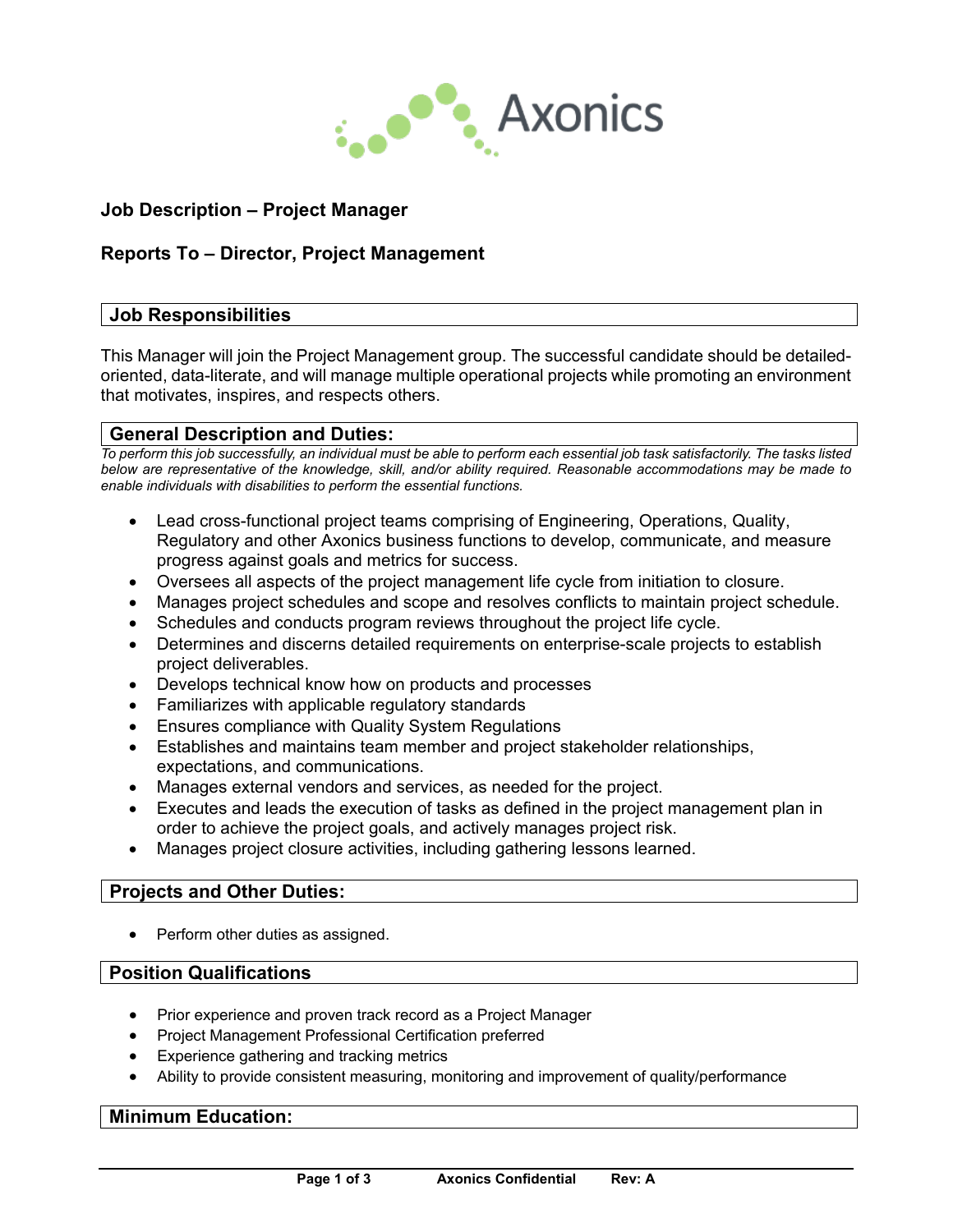• Bachelor's degree in technical field

### **Minimum Experience:**

- 3 Years of Project Management Experience
- Prior Medical Device experience
- Experience with project management tools such as MS Project or other
- Understanding of ISO and FDA guidelines for Product Development
- Excellent communication, both written and verbal, skills
- Prioritizing, time management and organizational skills
- Ability to create and deliver presentations tailored to the audience needs
- Relationship management skills and openness to feedback

## **Work Environment & Physical Demands of the Job:**

- The noise level in the work environment is usually quiet. While performing the duties of this job, the employee is regularly required to move about inside the office to access file cabinets, office machinery, etc. The employee will also constantly operate a computer and other office productivity machinery, such as a calculator, copy machine, and computer printer. The employee must also be able to remain in a stationary position 50% of the time.
- This job may require travel by air, train, and car travel, sometimes for long distances and extended periods of time.

#### **Core Competencies:**

- **Clarity of Purpose:** Actively seeks to understand perspectives and interpersonal needs and expectations of others at all levels, builds self-awareness, flexes personal style appropriately, and works through conflicts constructively and appropriately
- **Communication:** Effectively uses all mediums of communication as appropriate, presents well to groups, actively listens, and continuously identifies opportunities to build communication skills
- **Teamwork:** Actively works together with formal and informal team members to build relationships and achieve team goals
- **Prioritization:** Effectively prioritizes work to ensure timely completion of work within scope
- **Technical Expertise:** Continuously builds functional and technical expertise, and pro-actively applies that technical expertise in progressively broader scope
- **Thoughtful Innovation:** Learns and uses best practices tools and methodologies to assess, identify, and executes on opportunities to improve; Focus on learning and building new capabilities into self
- **Problem Solving & Problem Prevention:** Learns and uses strong problem solving methodologies and tools, focuses on root cause analysis, and shows orientation towards problem prevention
- **Accountability:** Focuses on results, takes initiative without direction, takes ownership for all work within scope, builds relationships and works across departments, functions, or areas of responsibility

## **Equipment Use & Abilities Required:**

- Language Skills: Ability to read, analyze, and interpret technical procedures, regulatory standards, legal documents or governmental regulations. Ability to write reports, business correspondence, and procedure manuals. Ability to effectively present information and respond to questions from groups of managers, clients, customers, and the general public.
- Mathematical Skills: Ability to work with mathematical concepts and apply concepts such as fractions, percentages, ratios, and proportions to practical situations.